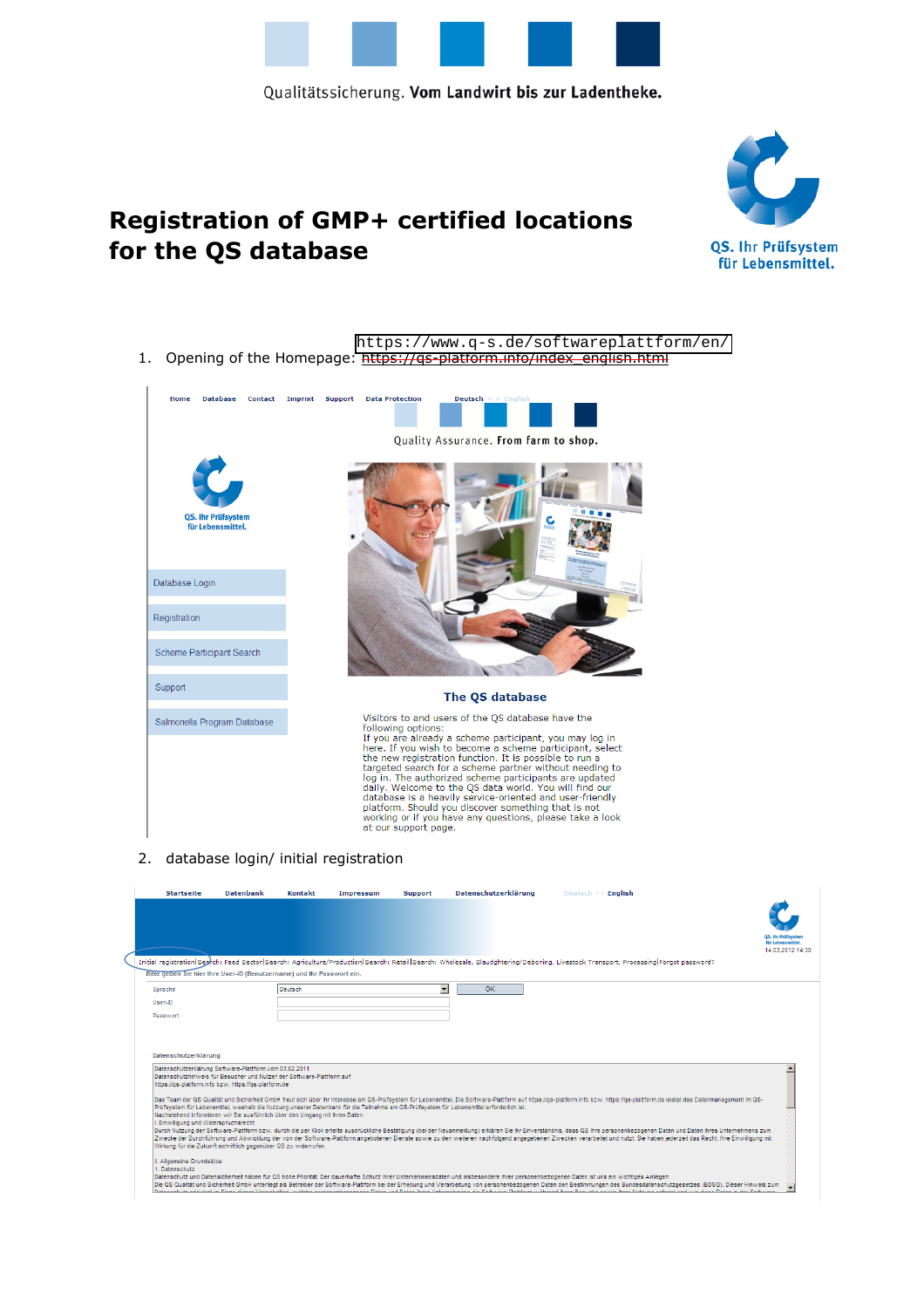



#### 3. accept data privacy statement

| <b>Startseite</b>                                                                                               | <b>Datenbank</b> | <b>Kontakt</b> | <b>Impressum</b>                                                                                                                                                                                                                                                                                                                                                                                                                                                                                                                                                                                                                                                                                                                                                                                                                                                                     | <b>Support</b> | Datenschutzerklärung | Deutsch $\leq$ > English                                                                                                                                            |                                                             |
|-----------------------------------------------------------------------------------------------------------------|------------------|----------------|--------------------------------------------------------------------------------------------------------------------------------------------------------------------------------------------------------------------------------------------------------------------------------------------------------------------------------------------------------------------------------------------------------------------------------------------------------------------------------------------------------------------------------------------------------------------------------------------------------------------------------------------------------------------------------------------------------------------------------------------------------------------------------------------------------------------------------------------------------------------------------------|----------------|----------------------|---------------------------------------------------------------------------------------------------------------------------------------------------------------------|-------------------------------------------------------------|
|                                                                                                                 |                  |                |                                                                                                                                                                                                                                                                                                                                                                                                                                                                                                                                                                                                                                                                                                                                                                                                                                                                                      |                |                      |                                                                                                                                                                     | OS. Ihr Prüfsysten<br>für Lebensmittel.<br>14.03.2012 14:34 |
|                                                                                                                 |                  |                |                                                                                                                                                                                                                                                                                                                                                                                                                                                                                                                                                                                                                                                                                                                                                                                                                                                                                      |                |                      | Close Search: Feed Sector Search: Agriculture/Production Search: Retail Search: Wholesale, Slaudghtering/Deboning, Livestock Transport, Processing Forgot password? |                                                             |
| Initial registration: >                                                                                         | Close            |                |                                                                                                                                                                                                                                                                                                                                                                                                                                                                                                                                                                                                                                                                                                                                                                                                                                                                                      | Continue with: | Stage                |                                                                                                                                                                     | Next>                                                       |
| Datenschutzerklärung<br>I. Declaration of consent and right of objection<br>Datenschutzerklärung akzeptiert (*) |                  | M              | The team at QS Qualität und Sicherheit GmbH are pleased to note your interest in QS. Quality Scheme for Food. The database $-$<br>installed at https://qs-platform.info or https://qs-plattform.de, repsectively, is the data management hub for QS. Quality<br>Scheme for Food, which is why you are required to employ our database when using the system.<br>In the following we will provide you with detailed information on the ways in which the data you provide will be used.<br>On the basis of your use of the database or the express consent you give by clicking on the indicated choice (during initial<br>registration), respectively, you agree to allow QS to process and use your personal and corporate data for the purpose of<br>rendering services offered by the database as wrell as for the other purposes indicated in the following. You are entitled to |                |                      |                                                                                                                                                                     |                                                             |
| New registration:                                                                                               |                  |                |                                                                                                                                                                                                                                                                                                                                                                                                                                                                                                                                                                                                                                                                                                                                                                                                                                                                                      |                |                      |                                                                                                                                                                     |                                                             |
| On the following pages you have the opportunity to register as a QS system participant.                         |                  |                |                                                                                                                                                                                                                                                                                                                                                                                                                                                                                                                                                                                                                                                                                                                                                                                                                                                                                      |                |                      |                                                                                                                                                                     |                                                             |
| How does the new registration work?                                                                             |                  |                |                                                                                                                                                                                                                                                                                                                                                                                                                                                                                                                                                                                                                                                                                                                                                                                                                                                                                      |                |                      |                                                                                                                                                                     |                                                             |
| For new registering in the QS system you have to pass six steps:                                                |                  |                |                                                                                                                                                                                                                                                                                                                                                                                                                                                                                                                                                                                                                                                                                                                                                                                                                                                                                      |                |                      |                                                                                                                                                                     |                                                             |
| . 1. Step: Selection of the stage                                                                               |                  |                |                                                                                                                                                                                                                                                                                                                                                                                                                                                                                                                                                                                                                                                                                                                                                                                                                                                                                      |                |                      |                                                                                                                                                                     |                                                             |
| • 2. Step: Enter the adress data of the company                                                                 |                  |                |                                                                                                                                                                                                                                                                                                                                                                                                                                                                                                                                                                                                                                                                                                                                                                                                                                                                                      |                |                      |                                                                                                                                                                     |                                                             |
| • 3. Step: Enter the data of the legal agent                                                                    |                  |                |                                                                                                                                                                                                                                                                                                                                                                                                                                                                                                                                                                                                                                                                                                                                                                                                                                                                                      |                |                      |                                                                                                                                                                     |                                                             |
|                                                                                                                 |                  |                | · 4. Step: Enter the data of an other contact person (optional if notwithstanding Step 3)                                                                                                                                                                                                                                                                                                                                                                                                                                                                                                                                                                                                                                                                                                                                                                                            |                |                      |                                                                                                                                                                     |                                                             |
|                                                                                                                 |                  |                | • 5. Step: Enter the data of at least one location of your company and select the certification body which is supposed to audit you                                                                                                                                                                                                                                                                                                                                                                                                                                                                                                                                                                                                                                                                                                                                                  |                |                      |                                                                                                                                                                     |                                                             |
|                                                                                                                 |                  |                | . 6. Step: Enter the data of the direct contact person at the location (optional if notwithstanding Step 5)                                                                                                                                                                                                                                                                                                                                                                                                                                                                                                                                                                                                                                                                                                                                                                          |                |                      |                                                                                                                                                                     |                                                             |
| Finally your data will be stored and transferred to the QS Head office.                                         |                  |                |                                                                                                                                                                                                                                                                                                                                                                                                                                                                                                                                                                                                                                                                                                                                                                                                                                                                                      |                |                      |                                                                                                                                                                     |                                                             |
| About the following process:                                                                                    |                  |                |                                                                                                                                                                                                                                                                                                                                                                                                                                                                                                                                                                                                                                                                                                                                                                                                                                                                                      |                |                      |                                                                                                                                                                     |                                                             |
|                                                                                                                 |                  |                | • You receive a confirmation with the login details (QS-ID and password for QS-database).                                                                                                                                                                                                                                                                                                                                                                                                                                                                                                                                                                                                                                                                                                                                                                                            |                |                      |                                                                                                                                                                     |                                                             |

## 4. run through the 6 steps of an initial registration: selection of the stage

| new registration: step 1 from 6 - selection stage |                |                | Close Search: Feed Sector Search: Agriculture/Production Search: Retail Search: Wholesale, Slaudghtering/Deboning, Livestock Transport, Processing Forgot password? |       | QS. Ihr Prüfsystem<br>für Lebensmittel.<br>14.03.2012 14:41 |
|---------------------------------------------------|----------------|----------------|---------------------------------------------------------------------------------------------------------------------------------------------------------------------|-------|-------------------------------------------------------------|
| $Back$                                            | Close          | Continue with: | Fill in member data                                                                                                                                                 | Next> |                                                             |
|                                                   |                |                |                                                                                                                                                                     |       |                                                             |
| Stage                                             | 2. feed sector |                |                                                                                                                                                                     |       |                                                             |

- feed sector preset=> confirm with "next"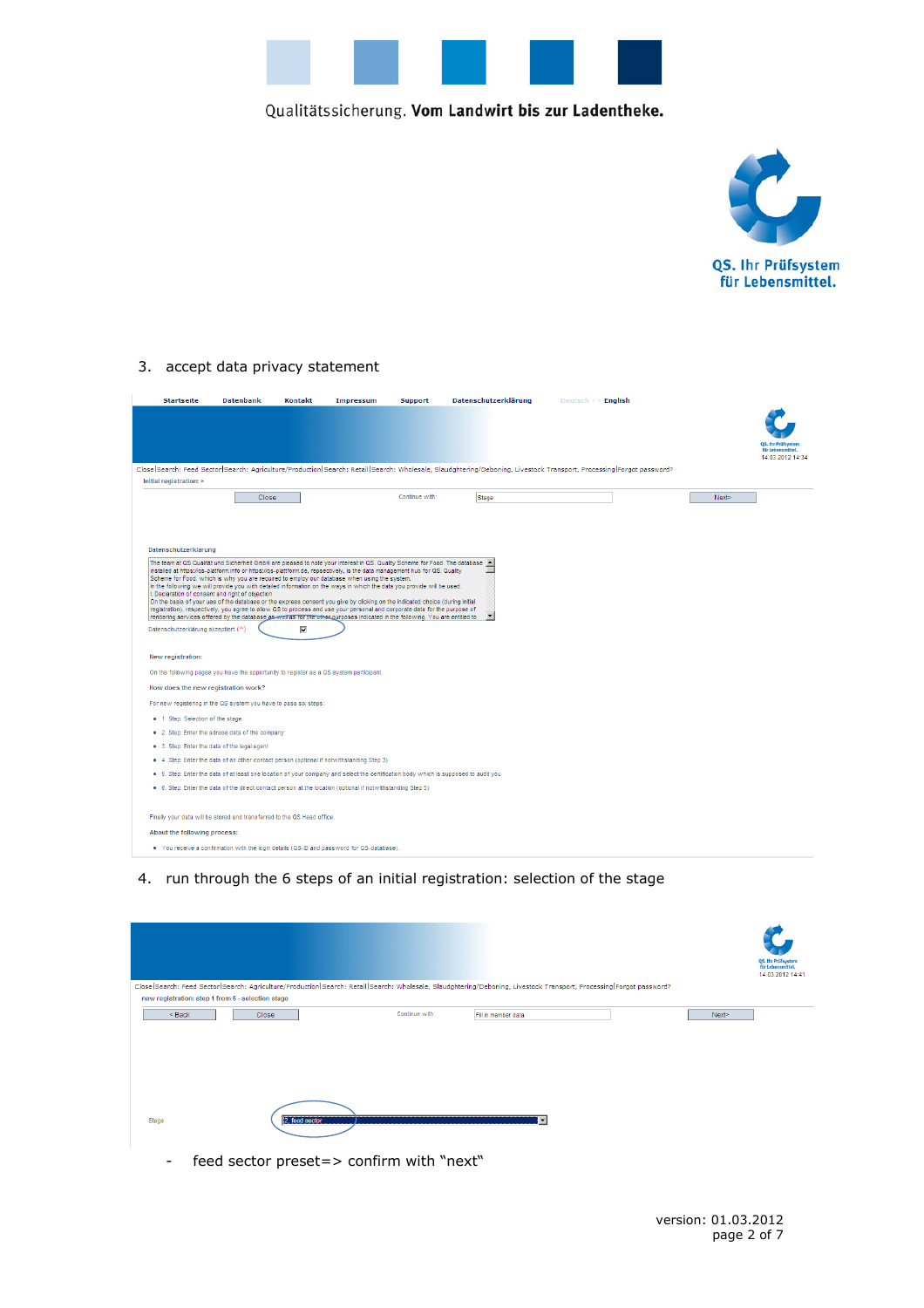



5. Fill in member data (have to be consistent with the data of GMP+; business volume only relevant for compound feed and premix producers, for all others a placeholder of  $1 \in$  is sufficient)

| <b>Startseite</b>                                    | <b>Datenbank</b>            | <b>Kontakt</b> | Impressum    | <b>Support</b>  | Datenschutzerklärung |                              | Deutsch $\leq$ English                                                                                                                                              |                          |                                                             |
|------------------------------------------------------|-----------------------------|----------------|--------------|-----------------|----------------------|------------------------------|---------------------------------------------------------------------------------------------------------------------------------------------------------------------|--------------------------|-------------------------------------------------------------|
|                                                      |                             |                |              |                 |                      |                              |                                                                                                                                                                     |                          | QS. Ihr Prüfsystem<br>für Lebensmittel.<br>14.03.2012 14:49 |
| new registration: step 2 from 6 - entry company data |                             |                |              |                 |                      |                              | Close Search: Feed Sector Search: Agriculture/Production Search: Retail Search: Wholesale, Slaudghtering/Deboning, Livestock Transport, Processing Forgot password? |                          |                                                             |
| $(*)$ = Mandatory                                    | $Back$                      |                | <b>Close</b> |                 | Continue with:       | Fill in legal representative |                                                                                                                                                                     | Next                     |                                                             |
|                                                      |                             |                |              |                 |                      |                              |                                                                                                                                                                     |                          |                                                             |
|                                                      | Name $(*)$                  |                |              | Frau Muster     |                      |                              |                                                                                                                                                                     |                          |                                                             |
|                                                      |                             |                |              |                 |                      |                              |                                                                                                                                                                     |                          |                                                             |
|                                                      | $QS-ID$                     |                |              |                 |                      |                              |                                                                                                                                                                     |                          |                                                             |
|                                                      | Street (*)                  |                |              | Musterstrasse 1 |                      |                              |                                                                                                                                                                     |                          |                                                             |
|                                                      | Postal Code (*)             |                |              |                 | City $(*)$           | Musterstadt                  |                                                                                                                                                                     |                          |                                                             |
|                                                      | Post-office box             |                |              |                 | Country (*)          | Deutschland                  |                                                                                                                                                                     | $\blacksquare$           |                                                             |
|                                                      | Post-office box postal code |                |              |                 | Federal state (*)    |                              | North Rhine-Westphalia                                                                                                                                              | $\overline{\phantom{a}}$ |                                                             |
|                                                      | Business volume in euro (*) |                |              | 1,00            | Purchase tax-ID      |                              |                                                                                                                                                                     |                          |                                                             |
|                                                      | URL                         |                |              |                 |                      |                              |                                                                                                                                                                     |                          |                                                             |
|                                                      |                             |                |              |                 |                      |                              |                                                                                                                                                                     |                          |                                                             |
|                                                      | <b>Location Plan</b>        |                |              |                 |                      |                              |                                                                                                                                                                     |                          |                                                             |
|                                                      |                             |                |              |                 |                      |                              |                                                                                                                                                                     |                          |                                                             |

Please insert only those company data including VAT-Id. that is officially registered at your country's responsible registry office. QS is compelled to prove your registration data. In case of lack of accordance

6. Fill in legal representative: Mandatory: Name, Phone, E-Mail

| <b>Startseite</b>                                               | <b>Datenbank</b>          | <b>Kontakt</b> | Impressum  | <b>Support</b>                    | Datenschutzerklärung                                                                                                                                                |                          | Deutsch <> English |                         |       |                                       |
|-----------------------------------------------------------------|---------------------------|----------------|------------|-----------------------------------|---------------------------------------------------------------------------------------------------------------------------------------------------------------------|--------------------------|--------------------|-------------------------|-------|---------------------------------------|
|                                                                 |                           |                |            |                                   |                                                                                                                                                                     |                          |                    |                         |       |                                       |
|                                                                 |                           |                |            |                                   |                                                                                                                                                                     |                          |                    |                         |       | QS. Ihr Prüfsystem                    |
|                                                                 |                           |                |            |                                   |                                                                                                                                                                     |                          |                    |                         |       | für Lebensmittel.<br>14.03.2012 14:54 |
|                                                                 |                           |                |            |                                   | Close Search: Feed Sector Search: Agriculture/Production Search: Retail Search: Wholesale, Slaudghtering/Deboning, Livestock Transport, Processing Forgot password? |                          |                    |                         |       |                                       |
| new registration: step 3 from 6 - entry data of the legal agent |                           |                |            |                                   |                                                                                                                                                                     |                          |                    |                         |       |                                       |
| $(*)$ = Mandatory                                               | $Back$                    |                | Close      |                                   | Continue with:                                                                                                                                                      | Fill in contact person   |                    |                         | Next> |                                       |
|                                                                 | Title $(*)$               |                | Mr.        | $\overline{\phantom{a}}$<br>Title |                                                                                                                                                                     |                          |                    |                         |       |                                       |
|                                                                 | First name                |                |            |                                   |                                                                                                                                                                     |                          |                    |                         |       |                                       |
|                                                                 |                           |                |            |                                   |                                                                                                                                                                     |                          |                    |                         |       |                                       |
|                                                                 | Last name $(*)$           |                | Mustermann |                                   |                                                                                                                                                                     |                          |                    |                         |       |                                       |
|                                                                 |                           |                |            |                                   |                                                                                                                                                                     |                          |                    |                         |       |                                       |
|                                                                 |                           |                |            |                                   |                                                                                                                                                                     |                          |                    |                         |       |                                       |
|                                                                 | Communication access user |                |            |                                   |                                                                                                                                                                     | <b>Contact entry</b>     |                    |                         |       |                                       |
|                                                                 |                           |                |            | Telefon Büro 1                    | 0123/456789                                                                                                                                                         |                          |                    | $\blacktriangle$        |       |                                       |
|                                                                 |                           |                |            | Telefon Büro 2                    |                                                                                                                                                                     |                          |                    |                         |       |                                       |
|                                                                 |                           |                | Mobil      |                                   |                                                                                                                                                                     |                          |                    |                         |       |                                       |
|                                                                 |                           |                | Fax        |                                   |                                                                                                                                                                     |                          |                    |                         |       |                                       |
|                                                                 |                           |                | Email      |                                   | mustermann@musterfirma.de                                                                                                                                           |                          |                    |                         |       |                                       |
|                                                                 |                           |                |            | Email 2                           |                                                                                                                                                                     |                          |                    |                         |       |                                       |
|                                                                 |                           |                |            | Email 3                           |                                                                                                                                                                     |                          |                    |                         |       |                                       |
|                                                                 |                           |                |            |                                   |                                                                                                                                                                     |                          |                    |                         |       |                                       |
|                                                                 |                           |                |            |                                   |                                                                                                                                                                     |                          |                    |                         |       |                                       |
|                                                                 |                           |                |            |                                   |                                                                                                                                                                     |                          |                    | $\overline{\mathbf{v}}$ |       |                                       |
|                                                                 | Profession                |                |            |                                   |                                                                                                                                                                     | $\overline{\phantom{a}}$ |                    |                         |       |                                       |
|                                                                 |                           |                |            |                                   |                                                                                                                                                                     |                          |                    |                         |       |                                       |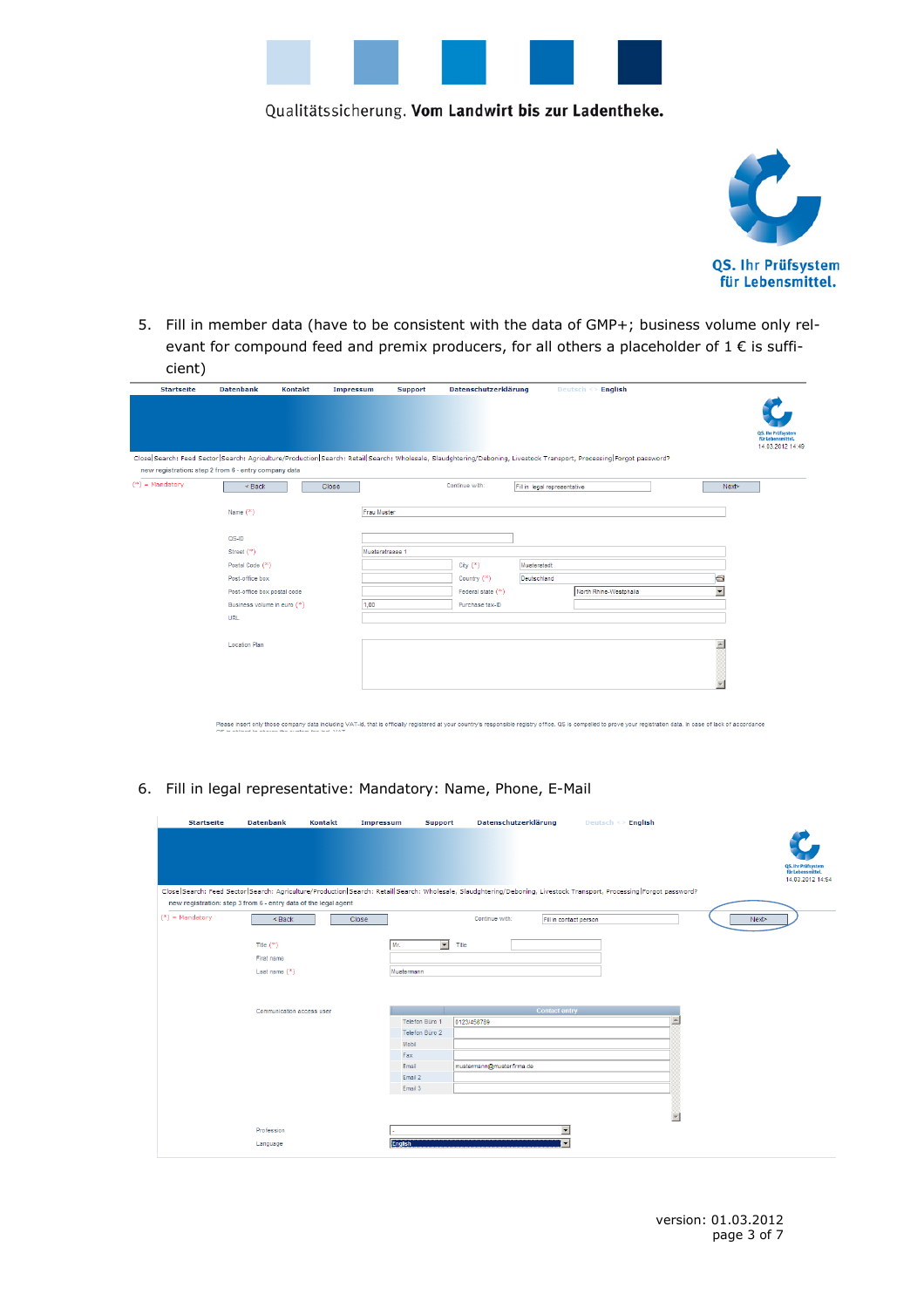



#### 7. Entry data of contact person (optional)

|                   |                                                                               |         |                               |                                                                                                                                                                     |                                            |                          |       | QS. Ihr Prüfsystem<br>für Lebensmittel.<br>14.03.2012 14:56 |
|-------------------|-------------------------------------------------------------------------------|---------|-------------------------------|---------------------------------------------------------------------------------------------------------------------------------------------------------------------|--------------------------------------------|--------------------------|-------|-------------------------------------------------------------|
|                   | new registration: step 4 from 6 - entry data of the contact person (optional) |         |                               | Close Search: Feed Sector Search: Agriculture/Production Search: Retail Search: Wholesale, Slaudghtering/Deboning, Livestock Transport, Processing Forgot password? |                                            |                          |       |                                                             |
| $(*)$ = Mandatory | $Back$                                                                        | Close   |                               | Continue with:                                                                                                                                                      | Fill in certification scheme               |                          | Next> |                                                             |
|                   |                                                                               |         |                               |                                                                                                                                                                     |                                            |                          |       |                                                             |
|                   | Title $(*)$<br>First name                                                     | Mr.     | $\blacktriangledown$<br>Title |                                                                                                                                                                     |                                            |                          |       |                                                             |
|                   |                                                                               |         |                               |                                                                                                                                                                     |                                            |                          |       |                                                             |
|                   | Last name $(*)$                                                               |         |                               |                                                                                                                                                                     |                                            |                          |       |                                                             |
|                   |                                                                               |         |                               |                                                                                                                                                                     |                                            |                          |       |                                                             |
|                   | Communication access user                                                     |         |                               |                                                                                                                                                                     | <b>Contact entry</b>                       |                          |       |                                                             |
|                   |                                                                               |         | Telefon Büro 1                |                                                                                                                                                                     |                                            | $\overline{\phantom{a}}$ |       |                                                             |
|                   |                                                                               |         | Telefon Büro 2                |                                                                                                                                                                     |                                            |                          |       |                                                             |
|                   |                                                                               | Mobil   |                               |                                                                                                                                                                     |                                            |                          |       |                                                             |
|                   |                                                                               | Fax     |                               |                                                                                                                                                                     |                                            |                          |       |                                                             |
|                   |                                                                               | Email   |                               |                                                                                                                                                                     |                                            |                          |       |                                                             |
|                   |                                                                               | Email 2 |                               |                                                                                                                                                                     |                                            |                          |       |                                                             |
|                   |                                                                               | Email 3 |                               |                                                                                                                                                                     |                                            |                          |       |                                                             |
|                   |                                                                               |         |                               |                                                                                                                                                                     |                                            |                          |       |                                                             |
|                   |                                                                               |         |                               |                                                                                                                                                                     |                                            | $\overline{\phantom{a}}$ |       |                                                             |
|                   |                                                                               |         |                               |                                                                                                                                                                     |                                            |                          |       |                                                             |
|                   | Profession                                                                    |         |                               |                                                                                                                                                                     | $\overline{ }$<br>$\overline{\phantom{0}}$ |                          |       |                                                             |
|                   | Language                                                                      | Deutsch |                               |                                                                                                                                                                     |                                            |                          |       |                                                             |

## 8. Certification scheme: **select GMP+!**

| <b>Startseite</b>                                                                       | <b>Datenbank</b> | <b>Kontakt</b> | Impressum | Support        | Datenschutzerklärung  | Deutsch $\leq$ English                                                                                                                                              |       |                                                |
|-----------------------------------------------------------------------------------------|------------------|----------------|-----------|----------------|-----------------------|---------------------------------------------------------------------------------------------------------------------------------------------------------------------|-------|------------------------------------------------|
|                                                                                         |                  |                |           |                |                       |                                                                                                                                                                     |       |                                                |
|                                                                                         |                  |                |           |                |                       |                                                                                                                                                                     |       |                                                |
|                                                                                         |                  |                |           |                |                       |                                                                                                                                                                     |       | <b>OS. Ihr Prüfsystem</b><br>für Lebensmittel. |
|                                                                                         |                  |                |           |                |                       |                                                                                                                                                                     |       | 14.03.2012 15:01                               |
| new registration: intermediate step - selection certification scheme                    |                  |                |           |                |                       | Close Search: Feed Sector Search: Agriculture/Production Search: Retail Search: Wholesale, Slaudghtering/Deboning, Livestock Transport, Processing Forgot password? |       |                                                |
|                                                                                         |                  |                |           |                |                       |                                                                                                                                                                     |       |                                                |
| $Back$                                                                                  | <b>Close</b>     |                |           | Continue with: | Fill in location data |                                                                                                                                                                     | Next> |                                                |
|                                                                                         |                  |                |           |                |                       |                                                                                                                                                                     |       |                                                |
|                                                                                         |                  |                |           |                |                       |                                                                                                                                                                     |       |                                                |
| certification scheme                                                                    |                  | <b>as</b>      |           | G              |                       |                                                                                                                                                                     |       |                                                |
|                                                                                         |                  |                |           |                |                       |                                                                                                                                                                     |       |                                                |
|                                                                                         |                  |                |           |                |                       |                                                                                                                                                                     |       |                                                |
| <b>Startseite</b>                                                                       | <b>Datenbank</b> | <b>Kontakt</b> | Impressum | <b>Support</b> | Datenschutzerklärung  | Deutsch <> English                                                                                                                                                  |       |                                                |
|                                                                                         |                  |                |           |                |                       |                                                                                                                                                                     |       |                                                |
|                                                                                         |                  |                |           |                |                       |                                                                                                                                                                     |       |                                                |
|                                                                                         |                  |                |           |                |                       |                                                                                                                                                                     |       | QS. Ihr Prüfsystem                             |
|                                                                                         |                  |                |           |                |                       |                                                                                                                                                                     |       | für Lebensmittel.<br>14.03.2012 15:02          |
|                                                                                         |                  |                |           |                |                       | Close Search: Feed Sector Search: Agriculture/Production Search: Retail Search: Wholesale, Slaudghtering/Deboning, Livestock Transport, Processing Forgot password? |       |                                                |
| new registration: intermediate step - selection certification scheme > Select QM system |                  |                |           |                |                       |                                                                                                                                                                     |       |                                                |
|                                                                                         |                  |                |           |                |                       |                                                                                                                                                                     |       |                                                |
| <b>QM</b> systems                                                                       |                  |                |           |                |                       |                                                                                                                                                                     |       |                                                |
|                                                                                         |                  |                |           |                | Name                  |                                                                                                                                                                     |       |                                                |
| $\triangleright$ AIC                                                                    |                  |                |           |                |                       |                                                                                                                                                                     |       |                                                |
| $\sum$ AMA<br>$\gg$ GMP+ Int.                                                           |                  |                |           |                |                       |                                                                                                                                                                     |       |                                                |
| <b>▶ Ovocom/Bemeta</b>                                                                  |                  |                |           |                |                       |                                                                                                                                                                     |       |                                                |
| <b>us</b><br>$\sum$ Qualimat                                                            |                  |                |           |                |                       |                                                                                                                                                                     |       |                                                |
|                                                                                         |                  |                |           |                |                       |                                                                                                                                                                     |       |                                                |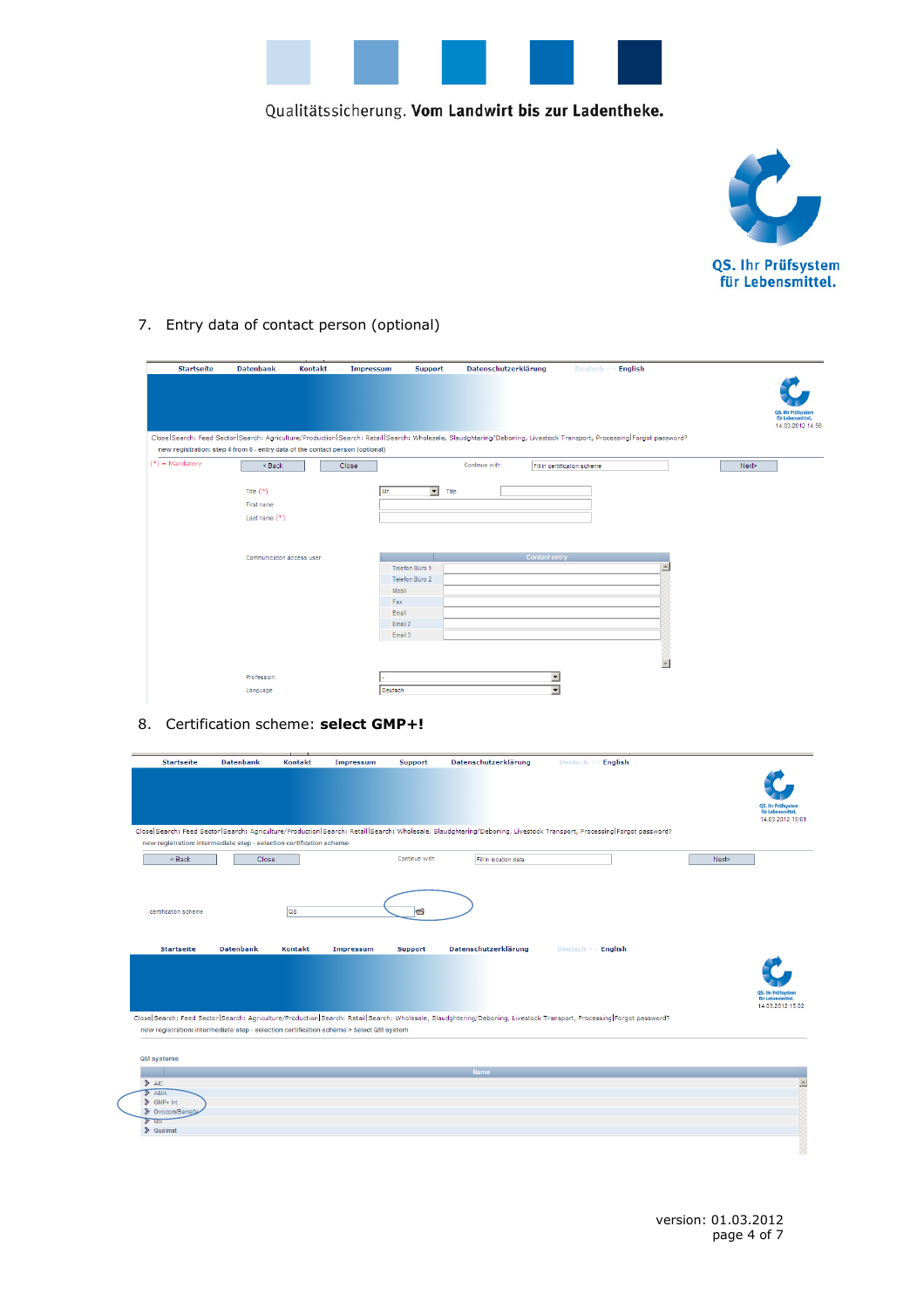



9. Fill in GMP+ registration number

| <b>Startseite</b>                                                    | <b>Datenbank</b> | <b>Kontakt</b> | Impressum | <b>Support</b> | Datenschutzerklärung  | English<br>Deutsch <>                                                                                                                                               |       |                                         |
|----------------------------------------------------------------------|------------------|----------------|-----------|----------------|-----------------------|---------------------------------------------------------------------------------------------------------------------------------------------------------------------|-------|-----------------------------------------|
|                                                                      |                  |                |           |                |                       |                                                                                                                                                                     |       |                                         |
|                                                                      |                  |                |           |                |                       |                                                                                                                                                                     |       |                                         |
|                                                                      |                  |                |           |                |                       |                                                                                                                                                                     |       | QS. Ihr Prüfsystem<br>für Lebensmittel. |
|                                                                      |                  |                |           |                |                       |                                                                                                                                                                     |       | 14.03.2012 15:03                        |
|                                                                      |                  |                |           |                |                       | Close Search: Feed Sector Search: Agriculture/Production Search: Retail Search: Wholesale, Slaudghtering/Deboning, Livestock Transport, Processing Forgot password? |       |                                         |
| new registration: intermediate step - selection certification scheme |                  |                |           |                |                       |                                                                                                                                                                     |       |                                         |
| $Back$                                                               | Close            |                |           | Continue with: | Fill in location data |                                                                                                                                                                     | Next> |                                         |
|                                                                      |                  |                |           |                |                       |                                                                                                                                                                     |       |                                         |
|                                                                      |                  |                |           |                |                       |                                                                                                                                                                     |       |                                         |
| certification scheme.                                                |                  | GMP+ Int.      |           | s              |                       |                                                                                                                                                                     |       |                                         |
|                                                                      |                  |                |           |                |                       |                                                                                                                                                                     |       |                                         |
|                                                                      |                  |                |           |                |                       |                                                                                                                                                                     |       |                                         |
| Registration number                                                  |                  | PDV12345       |           |                |                       |                                                                                                                                                                     |       |                                         |
|                                                                      |                  |                |           |                |                       |                                                                                                                                                                     |       |                                         |

- 10. Fill in location data: if the location data correspond to the company´s data you can copy the entries by the marked button
- 11. Select the production scope e.g. 78 road transport (feed)

| <b>Startseite</b>                                                                        | <b>Datenbank</b> | <b>Kontakt</b>             | Impressum         | Support                | Datenschutzerklärung                        | Deutsch $\leq$ English                                                                                                                                              |                                         |
|------------------------------------------------------------------------------------------|------------------|----------------------------|-------------------|------------------------|---------------------------------------------|---------------------------------------------------------------------------------------------------------------------------------------------------------------------|-----------------------------------------|
|                                                                                          |                  |                            |                   |                        |                                             |                                                                                                                                                                     |                                         |
|                                                                                          |                  |                            |                   |                        |                                             |                                                                                                                                                                     |                                         |
|                                                                                          |                  |                            |                   |                        |                                             |                                                                                                                                                                     | QS. Ihr Prüfsystem<br>für Lebensmittel. |
|                                                                                          |                  |                            |                   |                        |                                             |                                                                                                                                                                     | 14.03.2012 15:08                        |
|                                                                                          |                  |                            |                   |                        |                                             | Close Search: Feed Sector Search: Agriculture/Production Search: Retail Search: Wholesale, Slaudghtering/Deboning, Livestock Transport, Processing Forgot password? |                                         |
| new registration: step 5 from 6 - entry location data                                    |                  |                            |                   |                        |                                             |                                                                                                                                                                     |                                         |
| $Back$                                                                                   | Close            |                            |                   | Continue with:         | Fill in contact person of location          |                                                                                                                                                                     | Next>                                   |
|                                                                                          |                  |                            |                   |                        |                                             |                                                                                                                                                                     |                                         |
|                                                                                          |                  |                            |                   |                        | Location data corresponds to company's data |                                                                                                                                                                     |                                         |
|                                                                                          |                  |                            |                   |                        |                                             |                                                                                                                                                                     |                                         |
| Name $(*)$                                                                               |                  | Frau Muster                |                   |                        |                                             |                                                                                                                                                                     |                                         |
| allocation number for identical locations (only relevant for registration assistant) (*) |                  |                            |                   |                        |                                             |                                                                                                                                                                     |                                         |
| Street (*)                                                                               |                  | Musterstrasse 1            |                   |                        |                                             |                                                                                                                                                                     |                                         |
| Postal Code (*)                                                                          |                  | 45475                      | $City (*)$        | Musterstadt            |                                             |                                                                                                                                                                     |                                         |
| Post-office box                                                                          |                  |                            | Country (*)       | Deutschland            |                                             | $\blacksquare$                                                                                                                                                      |                                         |
| Post-office box postal code                                                              |                  |                            | Federal state (*) | North Rhine-Westphalia |                                             | $\overline{\phantom{a}}$                                                                                                                                            |                                         |
| URL                                                                                      |                  |                            |                   |                        |                                             |                                                                                                                                                                     |                                         |
| <b>Location Plan</b>                                                                     |                  |                            |                   |                        |                                             |                                                                                                                                                                     |                                         |
|                                                                                          |                  |                            |                   |                        |                                             |                                                                                                                                                                     |                                         |
|                                                                                          |                  |                            |                   |                        |                                             |                                                                                                                                                                     |                                         |
| Production scope (*)                                                                     |                  | (78) road transport (feed) |                   |                        |                                             | $\overline{\phantom{a}}$                                                                                                                                            |                                         |
| Cerfication body (*)                                                                     |                  | ZZZ-GMP+ International     |                   |                        |                                             |                                                                                                                                                                     |                                         |
| certification scheme                                                                     |                  | GMP+ Int.                  |                   | Zusatzstoffe           | п<br>г<br>Premixe                           |                                                                                                                                                                     |                                         |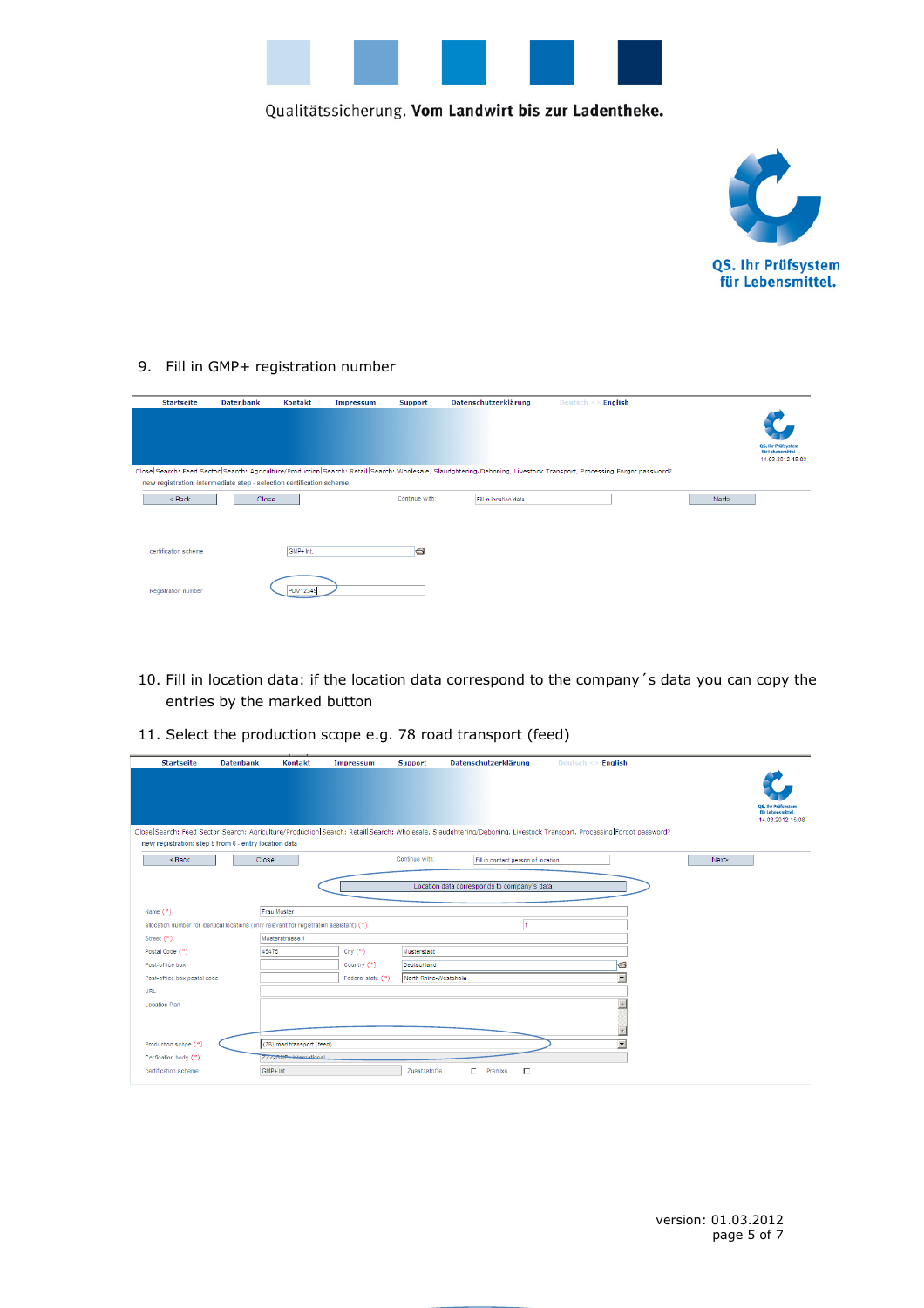



## 12. Fill in contact person of location (optional)

| <b>Startseite</b> | <b>Datenbank</b>                                                                       | <b>Kontakt</b> | Impressum        | <b>Support</b>               | Datenschutzerklärung |                      | Deutsch <> English                                                                                                                                                  |                          |                                                             |
|-------------------|----------------------------------------------------------------------------------------|----------------|------------------|------------------------------|----------------------|----------------------|---------------------------------------------------------------------------------------------------------------------------------------------------------------------|--------------------------|-------------------------------------------------------------|
|                   |                                                                                        |                |                  |                              |                      |                      |                                                                                                                                                                     |                          |                                                             |
|                   |                                                                                        |                |                  |                              |                      |                      |                                                                                                                                                                     |                          |                                                             |
|                   |                                                                                        |                |                  |                              |                      |                      |                                                                                                                                                                     |                          | QS. Ihr Prüfsystem<br>für Lebensmittel.<br>14.03.2012 15:12 |
|                   | new registration: step 6 from 6 - entry data contact person of the location (optional) |                |                  |                              |                      |                      | Close Search: Feed Sector Search: Agriculture/Production Search: Retail Search: Wholesale, Slaudghtering/Deboning, Livestock Transport, Processing Forgot password? |                          |                                                             |
| $(*)$ = Mandatory | < Back                                                                                 |                | <b>Close</b>     |                              | Continue with:       | Summary              |                                                                                                                                                                     |                          | Next>                                                       |
|                   |                                                                                        |                |                  |                              |                      |                      | Weiteren Standort eingeben                                                                                                                                          |                          |                                                             |
|                   | Title $(*)$                                                                            |                | Mr.              | $\vert \cdot \vert$<br>Title |                      |                      |                                                                                                                                                                     |                          |                                                             |
|                   | First name                                                                             |                |                  |                              |                      |                      |                                                                                                                                                                     |                          |                                                             |
|                   | Last name $(*)$                                                                        |                |                  |                              |                      |                      |                                                                                                                                                                     |                          |                                                             |
|                   |                                                                                        |                |                  |                              |                      |                      |                                                                                                                                                                     |                          |                                                             |
|                   |                                                                                        |                |                  |                              |                      |                      |                                                                                                                                                                     |                          |                                                             |
|                   | Communication access user                                                              |                |                  |                              |                      | <b>Contact entry</b> |                                                                                                                                                                     |                          |                                                             |
|                   |                                                                                        |                |                  | Telefon Büro 1               |                      |                      |                                                                                                                                                                     | $\blacktriangle$         |                                                             |
|                   |                                                                                        |                |                  | Telefon Büro 2               |                      |                      |                                                                                                                                                                     |                          |                                                             |
|                   |                                                                                        |                | Mobil            |                              |                      |                      |                                                                                                                                                                     |                          |                                                             |
|                   |                                                                                        |                | Fax              |                              |                      |                      |                                                                                                                                                                     |                          |                                                             |
|                   |                                                                                        |                | Email<br>Email 2 |                              |                      |                      |                                                                                                                                                                     |                          |                                                             |
|                   |                                                                                        |                | Email 3          |                              |                      |                      |                                                                                                                                                                     |                          |                                                             |
|                   |                                                                                        |                |                  |                              |                      |                      |                                                                                                                                                                     |                          |                                                             |
|                   |                                                                                        |                |                  |                              |                      |                      |                                                                                                                                                                     |                          |                                                             |
|                   |                                                                                        |                |                  |                              |                      |                      |                                                                                                                                                                     | $\overline{\phantom{m}}$ |                                                             |
|                   |                                                                                        |                |                  |                              |                      |                      |                                                                                                                                                                     |                          |                                                             |
|                   | Language                                                                               |                | Deutsch          |                              |                      | $\blacktriangledown$ |                                                                                                                                                                     |                          |                                                             |
|                   |                                                                                        |                |                  |                              |                      |                      |                                                                                                                                                                     |                          |                                                             |
|                   | 13. short summary and closure                                                          |                |                  |                              |                      |                      |                                                                                                                                                                     |                          |                                                             |
|                   |                                                                                        |                |                  |                              |                      |                      |                                                                                                                                                                     |                          |                                                             |
|                   |                                                                                        |                |                  |                              |                      |                      |                                                                                                                                                                     |                          |                                                             |
| <b>Startseite</b> | <b>Datenbank</b>                                                                       | <b>Kontakt</b> | Impressum        | <b>Support</b>               | Datenschutzerklärung |                      | Deutsch <> English                                                                                                                                                  |                          |                                                             |

|                                                                                                                                                                                                                |                 |                        |                |                        |            |                           |       | QS. Ihr Prüfsystem<br>für Lebensmittel.<br>14.03.2012 15:14 |
|----------------------------------------------------------------------------------------------------------------------------------------------------------------------------------------------------------------|-----------------|------------------------|----------------|------------------------|------------|---------------------------|-------|-------------------------------------------------------------|
| Close Search: Feed Sector Search: Agriculture/Production Search: Retail Search: Wholesale, Slaudghtering/Deboning, Livestock Transport, Processing Forgot password?<br>new registration: short summary of data |                 |                        |                |                        |            |                           |       |                                                             |
| $Back$<br>Close                                                                                                                                                                                                |                 |                        | Continue with: | Save and ouit          |            |                           | Next> |                                                             |
|                                                                                                                                                                                                                |                 |                        |                |                        |            |                           |       |                                                             |
| name of company                                                                                                                                                                                                | Frau Muster     |                        |                |                        |            |                           |       |                                                             |
| $QS-ID$                                                                                                                                                                                                        |                 |                        |                | Stage                  |            | Futtermittelwirtschaft    |       |                                                             |
| Street                                                                                                                                                                                                         | Musterstrasse 1 |                        |                |                        |            |                           |       |                                                             |
| Postal Code                                                                                                                                                                                                    | 45475           |                        | City           | Musterstadt            |            |                           |       |                                                             |
| Post-office box                                                                                                                                                                                                |                 |                        | Country        | Deutschland            |            |                           |       |                                                             |
| Post-office box postal code                                                                                                                                                                                    |                 |                        | Federal state  | North Rhine-Westphalia |            |                           |       |                                                             |
| Farm manager                                                                                                                                                                                                   |                 |                        |                |                        |            |                           |       |                                                             |
| Title<br>Mr.                                                                                                                                                                                                   |                 |                        |                | Title                  |            |                           |       |                                                             |
| First name                                                                                                                                                                                                     |                 |                        |                | Last name              | Mustermann |                           |       |                                                             |
| Telephone                                                                                                                                                                                                      | 0123/456789     |                        |                | Email                  |            | mustermann@musterfirma.de |       |                                                             |
|                                                                                                                                                                                                                |                 |                        |                |                        |            |                           |       |                                                             |
| Name of location<br>Frau Muster                                                                                                                                                                                |                 |                        |                |                        |            |                           |       |                                                             |
| allocation number for identical locations (only relevant for registration assistant)                                                                                                                           |                 |                        | и              |                        |            |                           |       |                                                             |
| Production scope<br>(78) road transport (feed)                                                                                                                                                                 |                 |                        |                |                        |            |                           |       |                                                             |
| certification scheme<br>GMP+ Int.                                                                                                                                                                              |                 |                        |                |                        |            |                           |       |                                                             |
| <b>Street</b><br>Musterstrasse 1                                                                                                                                                                               |                 |                        |                |                        |            |                           |       |                                                             |
| Postal Code<br>45475                                                                                                                                                                                           | City            | Musterstadt            |                |                        |            |                           |       |                                                             |
| Post-office box                                                                                                                                                                                                | Country         | Deutschland            |                |                        |            |                           |       |                                                             |
| Post-office box postal code                                                                                                                                                                                    | Federal state   | North Rhine-Westphalia |                |                        |            |                           |       |                                                             |
| Cerfication body<br>ZZZ-GMP+ International                                                                                                                                                                     |                 |                        |                |                        |            |                           |       |                                                             |